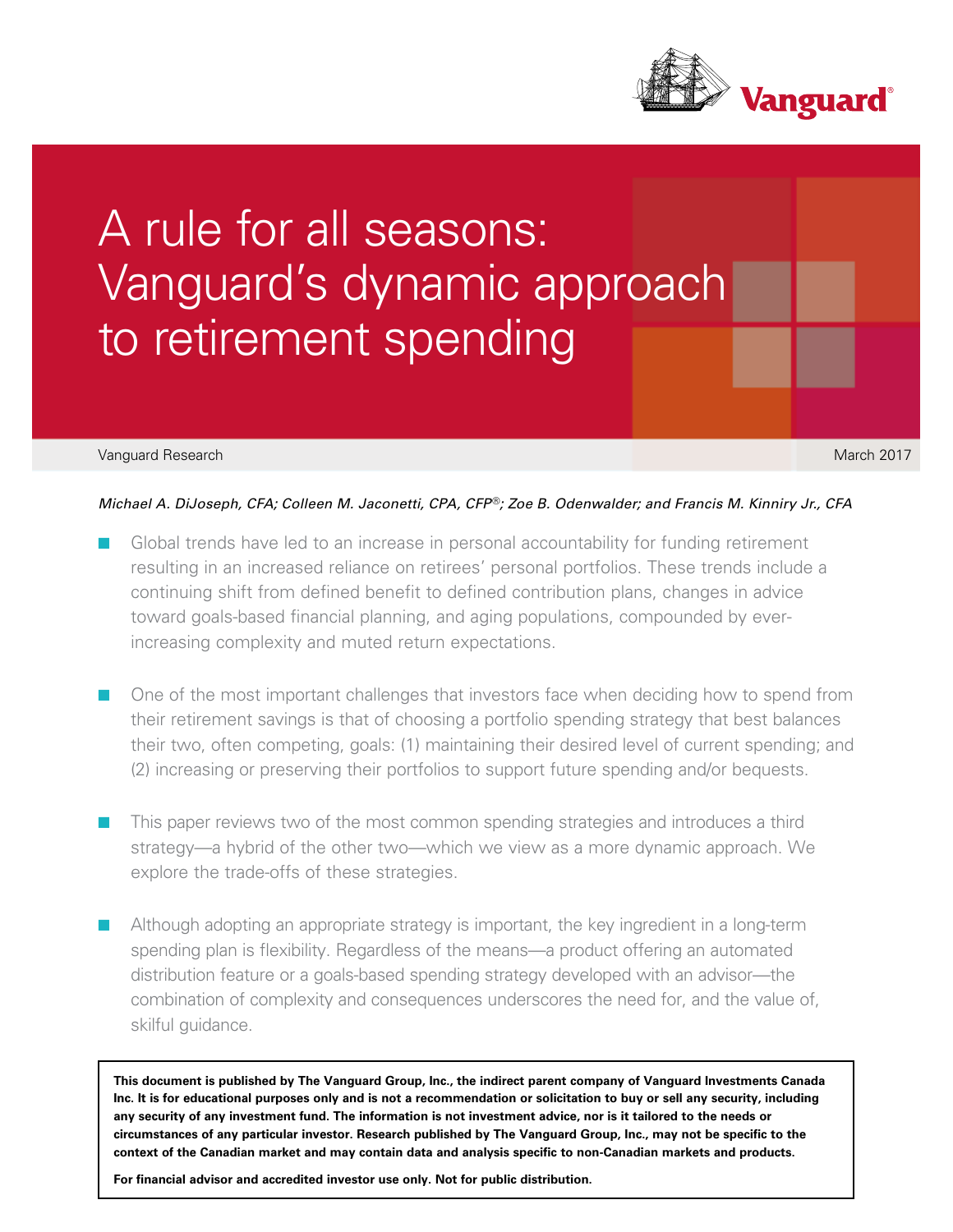Great progress has been made in helping investors in the accumulation phase of the investor life cycle, both in providing solutions for, and educating investors about the importance of, saving, low costs, and disciplined investing (Utkus and Young, 2016). But much work remains on the decumulation phase of retirement planning.

This paper will focus on one aspect of the decumulation phase, albeit one of increasing importance: the need to develop a spending plan from one's personal asset portfolio. Some investors with less complex situations can implement a spending strategy through an automatic withdrawal plan. Or, they can purchase an investment product designed to provide regular distributions from their current portfolios. Others may find that the complexity and potential consequences underscore the need for, and the value of, skilful guidance.

Changes around the globe make this discussion more important than ever. We begin by exploring the convergence of five major trends, then introduce a framework by which retirees can examine the trade-offs involved in implementing strategies that balance their goals with their unique constraints. Given the uncertainty inherent in an endeavour such as retirement—with numerous variables, many of which are out of our control—we examine potential outcomes<sup>1</sup> in a simulated distributional framework using Vanguard's proprietary Vanguard Capital Markets Model® (see Appendix II for a further description of the VCMM). Our analysis found that the rewards of careful decision-making and the consequences of missteps put a premium on skilful analysis and, for many investors, the insight of a knowledgeable advisor.

## *Notes on risk*

IMPORTANT: The projections and other information generated by the Vanguard Capital Markets Model (VCMM) regarding the likelihood of various investment outcomes are hypothetical in nature, do not reflect actual investment results, and are not guarantees of future results. Distribution of return outcomes from the VCMM are derived from 10,000 simulations for each modelled asset class. Simulations are as of December 31, 2015. Results from the model may vary with each use and over time. For more information, see the appendix.

Investments are subject to market risk, including the possible loss of the money you invest. Past performance is no guarantee of future returns. Bond funds are subject to the risk that an issuer will fail to make payments on time, and that bond prices will decline because of rising interest rates or negative perceptions of an issuer's ability to make payments. Investments in stocks issued by non-U.S. companies are subject to risks including country/regional risk, which is the chance that political upheaval, financial troubles, or natural disasters will adversely affect the value of securities issued by companies in foreign countries or regions; and currency risk, which is the chance that the value of a foreign investment, measured in U.S. dollars, will decrease because of unfavourable changes in currency exchange rates. Stocks of companies based in emerging markets are subject to national and regional political and economic risks and to the risk of currency fluctuations. These risks are especially high in emerging markets.

Funds that concentrate on a relatively narrow market sector face the risk of higher share-price volatility. Prices of midand small-cap stocks often fluctuate more than those of large-company stocks. U.S. government backing of Treasury or agency securities applies only to the underlying securities and does not prevent share-price fluctuations. Because high-yield bonds are considered speculative, investors should be prepared to assume a substantially greater level of credit risk than with other types of bonds. Diversification does not ensure a profit or protect against a loss in a declining market. *Performance data shown represent past performance, which is not a guarantee of future results. Note that hypothetical illustrations are not exact representations of any particular investment, as you cannot invest directly in an index or fund-group average.*

<sup>1</sup> For purposes of global audiences, this paper assumes asset allocation, except where noted as conservative or aggressive, of 50% global stocks and 50% global bonds, approximating our ideal allocation for the global market portfolio. For calculations of real (inflation-adjusted) figures, we use U.S. inflation assuming equilibrium. For purposes of other home country investors, substituting local inflation would produce materially identical results, again assuming an equilibrium model.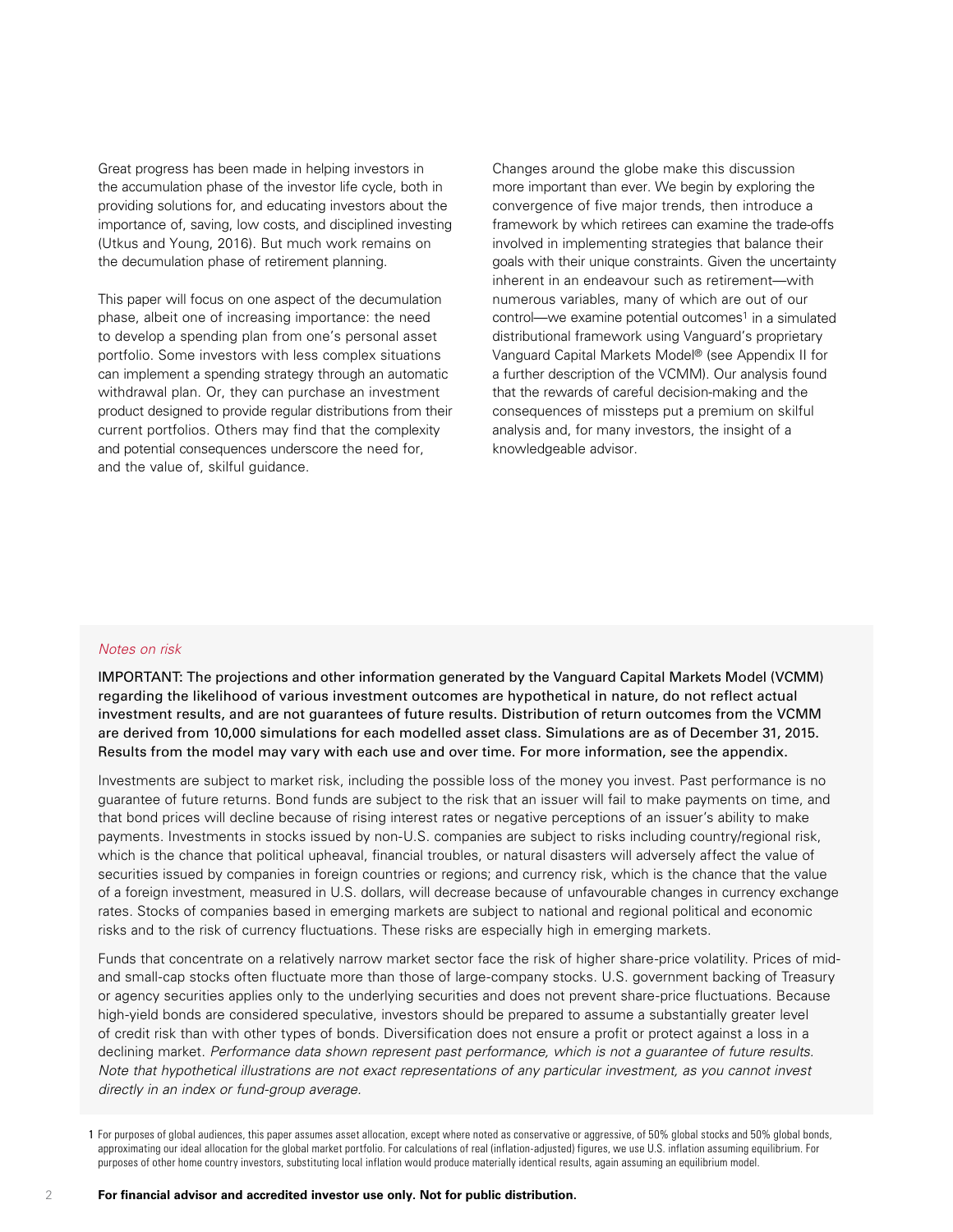#### I. The changing global retirement landscape

The retirement industry is changing rapidly. The convergence of five major trends occurring across the globe, at different paces and of differing magnitudes, is leading to a global retirement system that places more importance on using personal assets to meet spending needs. Some of these trends, such as changes in the advice industry, are a result of regulatory action, while others, such as aging populations, are occurring more organically.

- 1. Demographic changes: In recent years, the populations of most developed nations have been growing older in average age, leading to increasing numbers of retirees (Wallick et al., 2013). This trend is expected to continue for the foreseeable future. But it's not just the increased number of people reaching the age of retirement that's raising the average age, it's also the fact that many are living longer.
- 2. Increasing complexity: Though many have tried to find one, there's no "silver bullet" to solve the retirement income puzzle (unless you count quality financial advice). The inconvenient reality is that there is no one-size-fits-all strategy. Proper retirement planning should include an evaluation of a suite of tools available, including, but not limited to, investment products, annuities, and advice services. A portfolio spending strategy is one of these tools, and an increasingly important one.
- 3. Transition toward personal accountability: Broadly speaking, the trend toward reduced reliance on defined benefit (or pension) plans has been ongoing for quite a while now, and has accelerated since the global financial crisis of 2008–2009 (Utkus and Young, 2016). These plans include corporate plans and, to a lesser extent, public plans as well. Regulatory action in many nations such as compulsory employee/employer contributions in Australia or the end of mandatory annuitization in the United Kingdom—has also led to increasing balances in investment accounts, often without the increased education on what investors should do with them.
- 4. Evolution of financial advice: In recent years, often by way of regulatory changes, financial advice has become more focused on goals-based financial planning. Whether it is Future of Financial Advice (FoFA) in Australia, Retail Distribution Review (RDR) in the United Kingdom, or Client Relationship Model— Phase 2 (CRM2) in Canada, regulations are forcing the advice industry away from the traditional sales- and commission-based models. This has elevated the importance of fiduciary responsibilities and helped fuel the move to low-cost investing, thus encouraging advisors to offer additional services. Meanwhile, as a result of the three trends mentioned above, more retirees are navigating more complex retirement situations, all while assuming more responsibility for themselves, leading to greater demand for quality advice.
- 5. Muted return expectations: With interest rates expected to remain low for the foreseeable future and many experts, Vanguard included (see Davis et al., 2015), expecting lower equity returns as well, making informed portfolio spending decisions is more important than ever. Additionally, many retirees who traditionally would have used the natural yield of the portfolio to live on are now forced to make more difficult choices about how to spend from their portfolios (see Schlanger et al., 2016).

In short, these trends make a retiree's personal investment assets more important than ever. Deciding how to use these assets to meet spending needs, while complex, is crucial. Retirees need to develop a strong, cohesive framework for how to approach these decisions.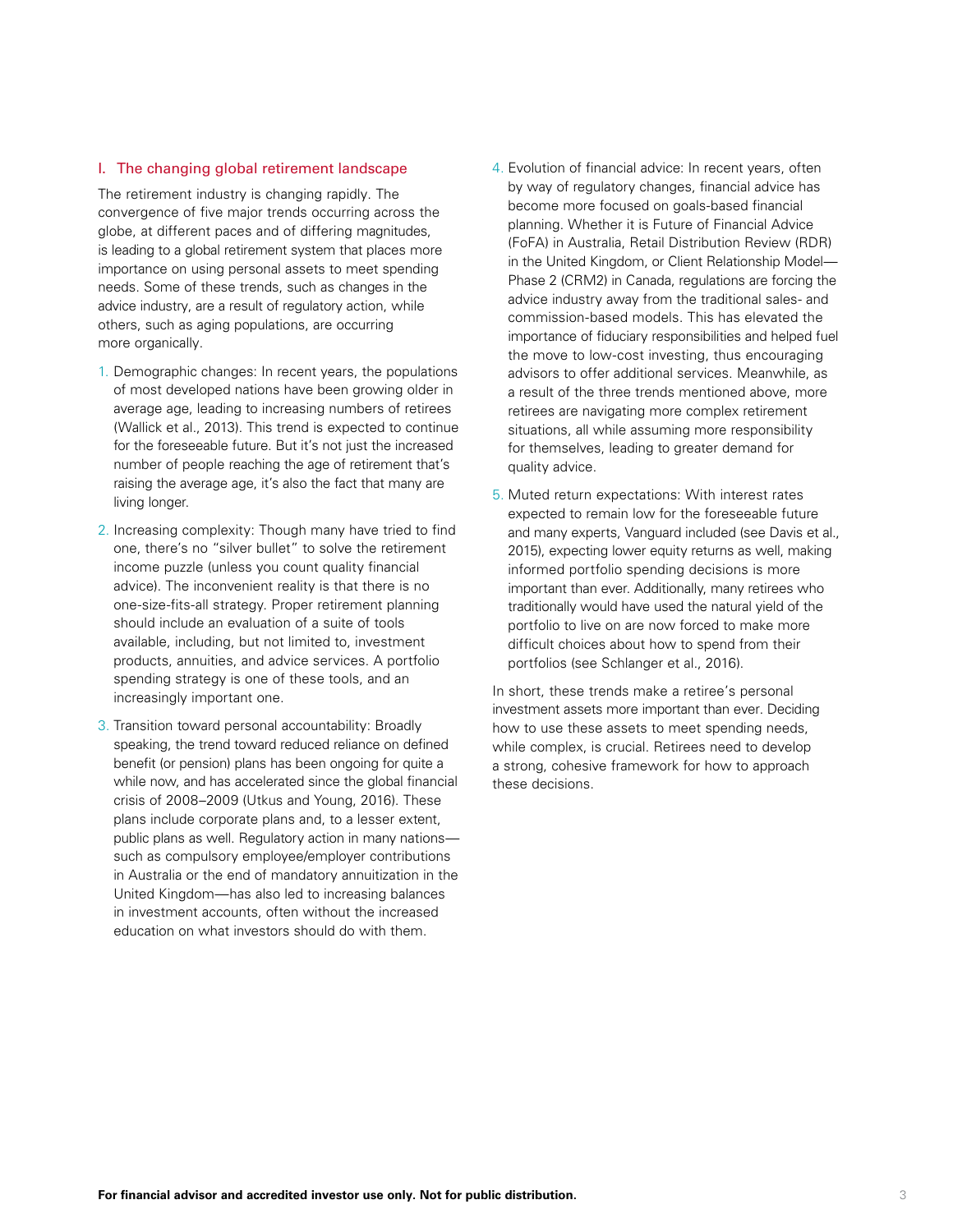#### *First things first*

The first step in developing a durable spending strategy involves carefully mapping out sources of both income and expenses. When accounting for income, retirees need to examine both the stability and the sustainability of each source. For example, sources such as governmentprovided social security income and pensions may be more stable and can reasonably be expected to persist throughout retirement, while others, such as income from part-time employment, may be less stable. In terms of expenses, the most important consideration is to separate discretionary spending (e.g., for travel and leisure) from nondiscretionary spending (e.g., for housing and food).

The gap between a retiree's income sources and expenses is the amount he or she needs to supplement from the investment portfolio, generally consisting of both taxable and tax-advantaged accounts. Obviously, if the amount needed from the portfolio is too high, the portfolio will be depleted regardless of the spending rule selected. That said, four primary levers affect how much a retiree can spend from his or her portfolio: the retiree's time horizon or life expectancy; the portfolio's asset allocation; the retiree's annual spending flexibility; and the retiree's degree of certainty that the portfolio won't be depleted before the end of his or her time horizon. Figure 1 highlights these variables and their effect on portfolio withdrawal rates.

As expected, the longer the retiree's anticipated time horizon, the lower the initial spending rate. Conversely, the shorter the time horizon, the more spending the portfolio is likely to be able to sustain. For example, a 60-year-old investor with a 30-year time horizon can spend less than an 85-year-old investor with a 10-year horizon (as a percentage of the overall portfolio). Similarly, the more conservative the asset allocation, the lower the expected return over the time horizon and, therefore, the lower the spending rate. On the other hand, the more aggressive the asset allocation, the higher the initial spending rate—with one caveat: As the equity percentage approaches 100%, the return volatility will likely increase, and over shorter time horizons may actually increase the chance of prematurely running out of money.

The third lever, spending flexibility, can be defined as the proportion of total expenses that can be attributed to discretionary versus nondiscretionary spending. Simply put, what is the minimum you need "to keep the lights on" after accounting for ongoing income sources such as government-provided payments or other forms of

"guaranteed" income? In general, the greater the proportion of expenses one can eliminate or minimize in any given year, the greater the level of spending flexibility. For example, if leisure and entertainment take up a large portion of each year's expenses, a retiree may be better able to endure a reduction in his or her portfolio-based income. Finally, the fourth lever—the degree of certainty a retiree desires regarding the chance for premature portfolio depletion—can be defined as the "success rate," or the likelihood that the portfolio will last for the investor's entire time horizon or life expectancy. The higher the preferred degree of certainty, the lower the spending rate.

As a general guideline, a prudent initial withdrawal rate for retirees entering retirement (that is, with a time horizon of approximately 30 to 40 years) is 3.0% to 5.0% of their portfolio balance. Typically, the 3.0% would apply to more conservative portfolios, and the 4.0% to 5.0% to more moderate or aggressive portfolios. Clearly, these rules can be broadly applied, and each investor's circumstances are unique, potentially allowing for more or less spending than this general guideline, as discussed later in Section II.



#### Figure 1. Four levers affecting portfolio withdrawal rates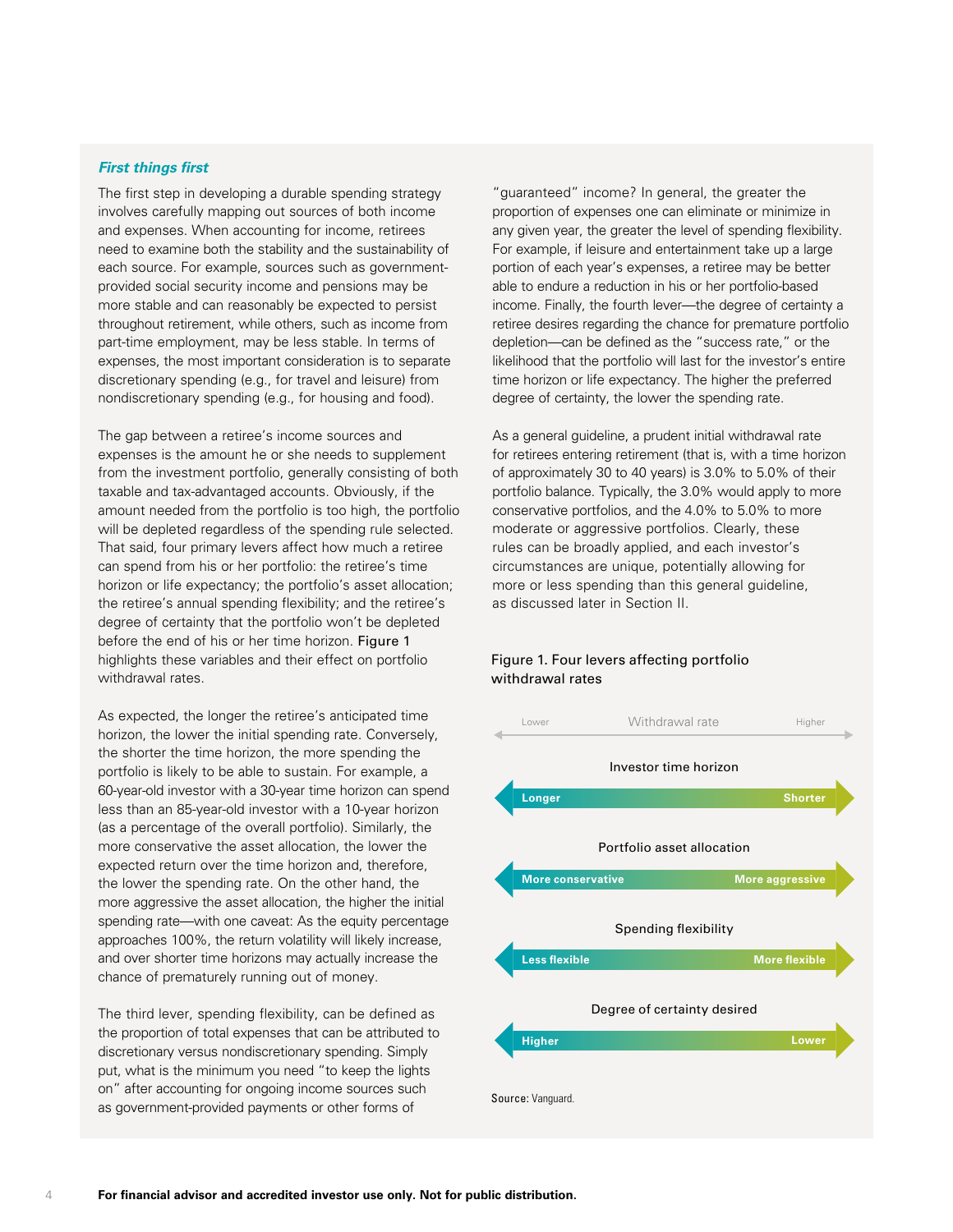### II. A framework for retirement spending from a portfolio

It sounds simple, but choosing an appropriate portfolio spending rule that balances a retiree's competing goals, including differentiating wants from needs,<sup>2</sup> is especially challenging because many critical factors affecting the outcome are beyond a retiree's control, and are often unpredictable. For example, retirees have no control over market returns, the rate of inflation, or the length of their planning horizon (their life expectancy). Yet each of these variables significantly affects how much a retiree can safely withdraw from his or her portfolio to provide for current consumption while preserving the potential to generate future income for the rest of the retiree's life, however long.

#### Goals-based spending-rule options

A number of spending rules—each emphasizing different goals—have been developed to help retirees deal with changes in their individual circumstances and in the markets. Each rule places a different emphasis on the competing priorities that many retirees are trying to balance: maintaining a relatively consistent level of current spending; and increasing—or preserving—the value of a portfolio to support future spending, bequests, and other goals. The most popular rules are the "dollar

plus inflation" rule—where, at retirement, a retiree chooses the initial dollar amount to spend and then increases that sum by inflation each subsequent year (for example, the "4% spending" rule [Bengen, 1994]) and the "percentage of portfolio" rule, where a retiree spends a fixed percentage of his or her portfolio balance each year. While many people use these rules of thumb, they may not be flexible enough to provide a tailored solution for a retiree's unique circumstances.

#### Vanguard's dynamic spending strategy: A tailored solution for every retiree

To provide a customized solution for each retiree, we have developed a hybrid of these two rules, which we call the "dynamic spending" strategy. With this rule, annual spending is allowed to fluctuate based on the performance of the markets while at the same time being sensitive to significant fluctuations in spending from year to year. This is accomplished by overlaying an annual ceiling and floor to each year's spending amount. As discussed in more detail below, the outcomes are significantly affected by the selection of the ceiling and floor percentages. This is where retirees, and their advisors, can tailor the strategy to provide the flexibility each retiree needs to meet his or her goals.

2 As part of the planning process, it is important to differentiate between desired versus required spending, which has an impact on this discussion and other portfolio construction decisions (see Bennyhoff and Jaconetti, 2016).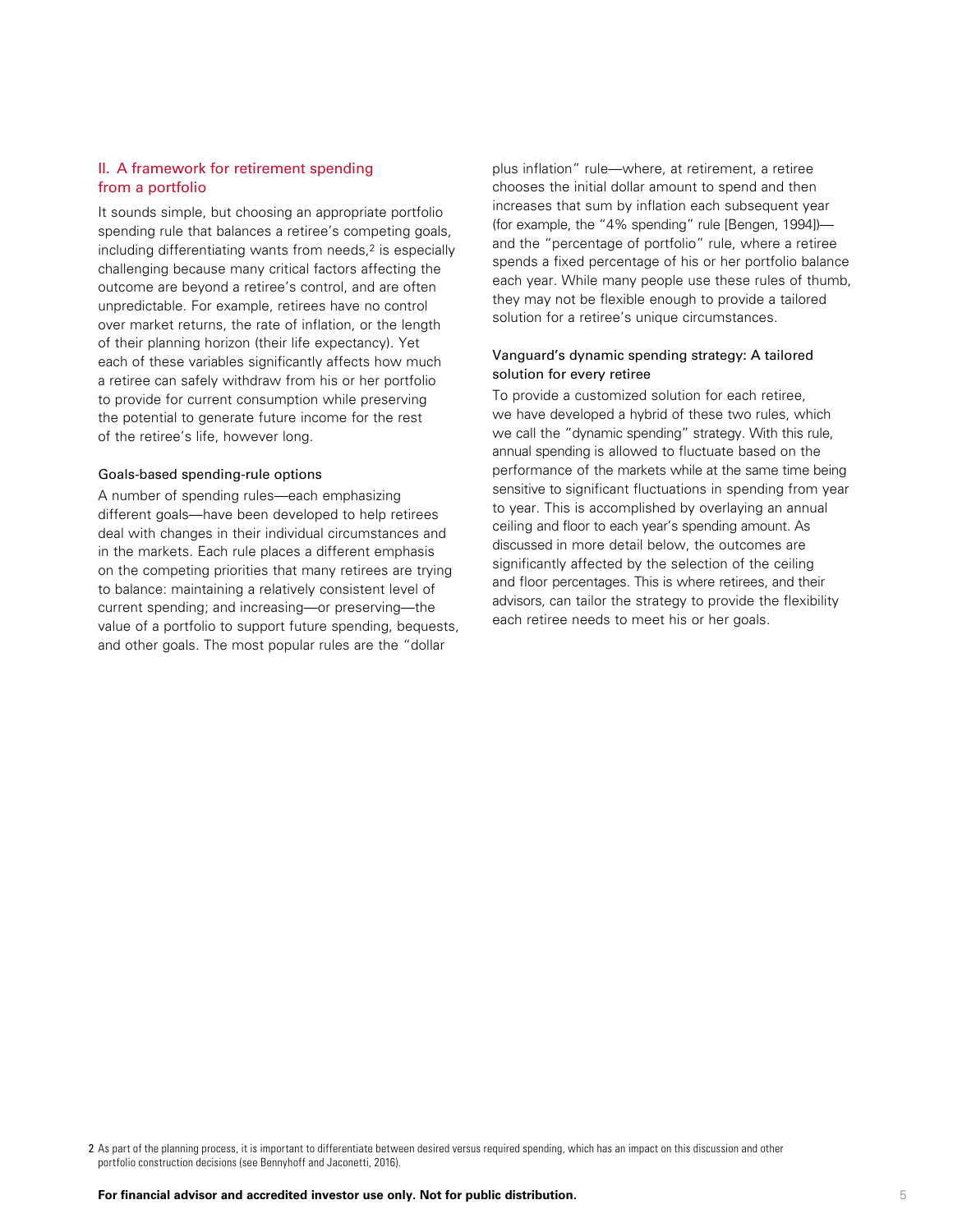#### Spectrum of spending rules

We prefer to see these spending rules as a spectrum of choices based on the relative importance a retiree places on each goal, as shown in Figure 2. Thus, at one end of the spectrum is the dollar plus inflation rule, which is essentially the dynamic spending rule with a 0% ceiling and a 0% floor. At the other end of the spectrum is the percentage of portfolio rule, which is essentially the dynamic spending rule with an unlimited ceiling and an unlimited floor. The dynamic spending rule is positioned in the middle of these two rules in terms of potential outcomes.

For a retiree whose primary goal is spending stability, the dollar plus inflation rule (dynamic spending rule with a 0% ceiling and 0% floor) would likely be preferred. Although this rule allows for more stable spending from year to year than the other spending rules we discuss, it comes with the risk of either premature portfolio depletion or lifetime underconsumption. That is because the strategy is exposed to "sequence of returns risk"—that is, it is indifferent to the performance of capital markets. The annual spending amount is automatically increased by inflation regardless of whether the portfolio's market returns are positive or negative. A significant period of underperformance without an adjustment in spending could mean the retiree runs out of money before the end of the investing time horizon. Conversely, a retiree could miss out on the opportunity to increase spending, if desired, after a significant period of market outperformance. Failure to appropriately tailor spending to market performance could thus mean a retiree either misses out on enjoying retirement to the fullest extent possible or, at the other extreme, overspends and depletes the portfolio too soon.

#### Figure 2. Spectrum of spending rules

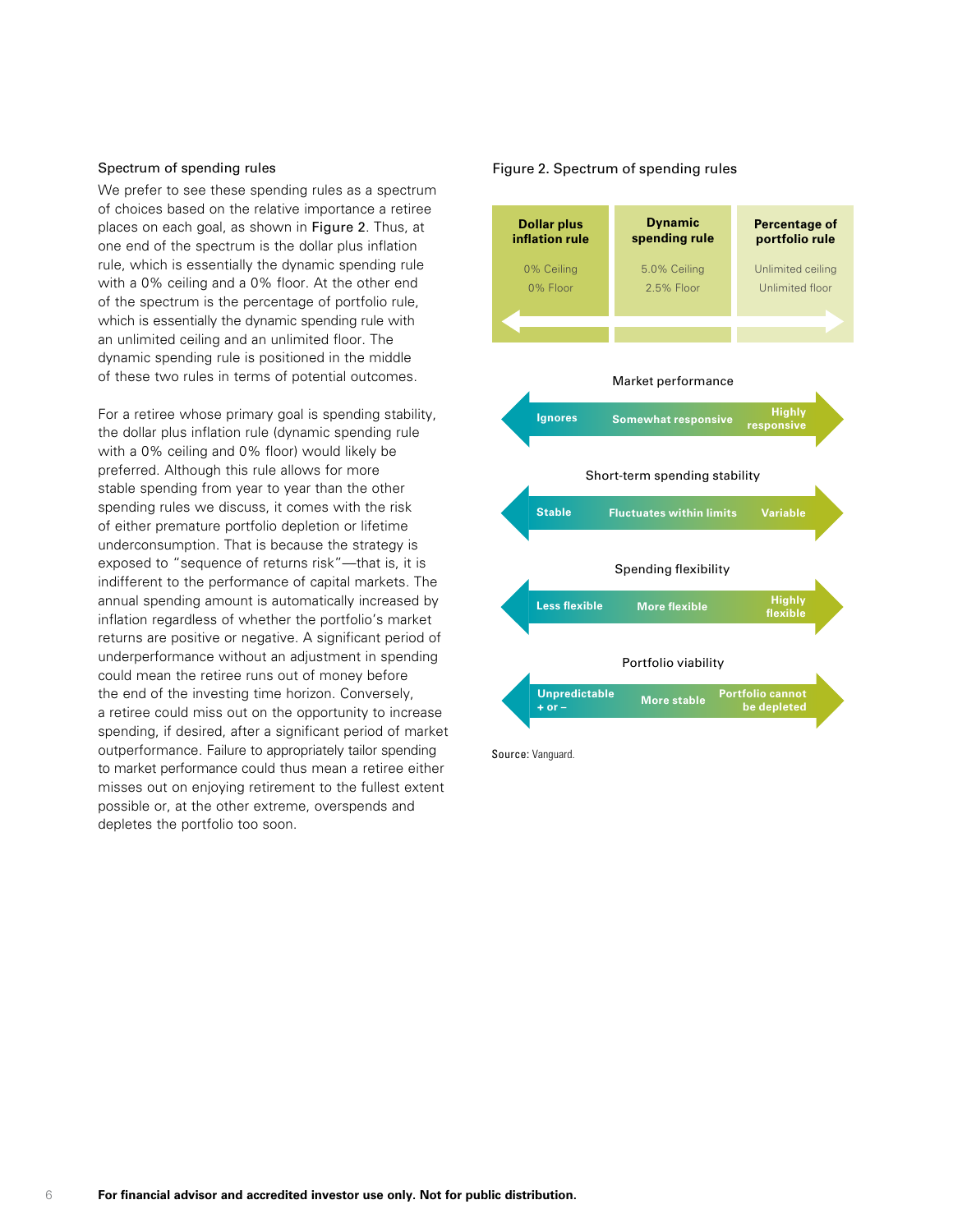At the other end of the spectrum, for a retiree whose primary goal is to avoid depleting the portfolio, the percentage of portfolio rule3 (dynamic spending rule with an unlimited ceiling and unlimited floor) would likely be preferred. With this rule, the annual spending amount is a fixed percentage of the portfolio balance so that the annual spending amount is automatically increased or decreased based on the markets' performance; this rule is thus highly responsive to the capital markets. Although the retiree's portfolio will not be depleted (even though the spending amount may be substantially reduced over time), the annual spending amount can fluctuate significantly, which may not be an option for retirees whose nondiscretionary, or fixed, expenses (such as housing or food) are a relatively high proportion of their total expenses. However, for those with very high, if not unlimited, levels of flexibility, this option may be preferred.

As previously mentioned, our dynamic spending rule is a hybrid of these two rules. With this rule, withdrawals are kept within a maximum percentage increase and maximum percentage decrease in real (inflation-adjusted) spending. The rule allows retirees to benefit from good markets by spending a portion of their gains, while weathering bad markets without a significant reduction in spending. Retirees accomplish this by saving some of their upside returns for use on a rainy day when the portfolio otherwise would have required a greater reduction in spending (see Appendix I for an in-depth example of this spending rule).

To implement the dynamic spending strategy, a retiree would first select a spending rate, or the percentage of the portfolio that will be withdrawn in the first year as well as a ceiling and a floor. The ceiling is the maximum amount that you are willing to allow real (inflationadjusted) spending to increase in any given year, while the floor is the maximum amount you can tolerate for real spending to decrease in a given year. This framework allows retirees to decide how much, if at all, they would like to benefit from good markets by spending a portion of their gains, while also weathering bad markets without a substantial reduction in spending. Figure 3 may help better visualize this concept.

Figure 3. Mechanics of Vanguard's dynamic spending framework



Source: Vanguard.

Once these values have been determined, a retiree calculates each year's spending by taking the stated percentage of the prior year-end's real portfolio balance. The retiree then calculates a ceiling and a floor by applying the chosen percentages to the previous year's real spending amount, such as a 5% ceiling (increase) and a –2.5% floor (decrease). The results are then compared. If the newly calculated spending amount exceeds the ceiling, the spending amount will be limited to the ceiling amount; if the calculated spending falls below the floor, the spending amount will be increased to the floor amount. With this rule, depending on the ceiling and floor selected, spending can be made relatively consistent while remaining responsive to the financial markets' performance—thereby helping to sustain the portfolio to meet future goals. The following section will address what this may look like in practical terms.

3 For simplicity, we calculate the unlimited combination based on annual ending balances. In practice, it is common to apply three-year smoothing to this strategy, which would generate similar results (directionally) to those presented in this paper; however, the variance would be truncated.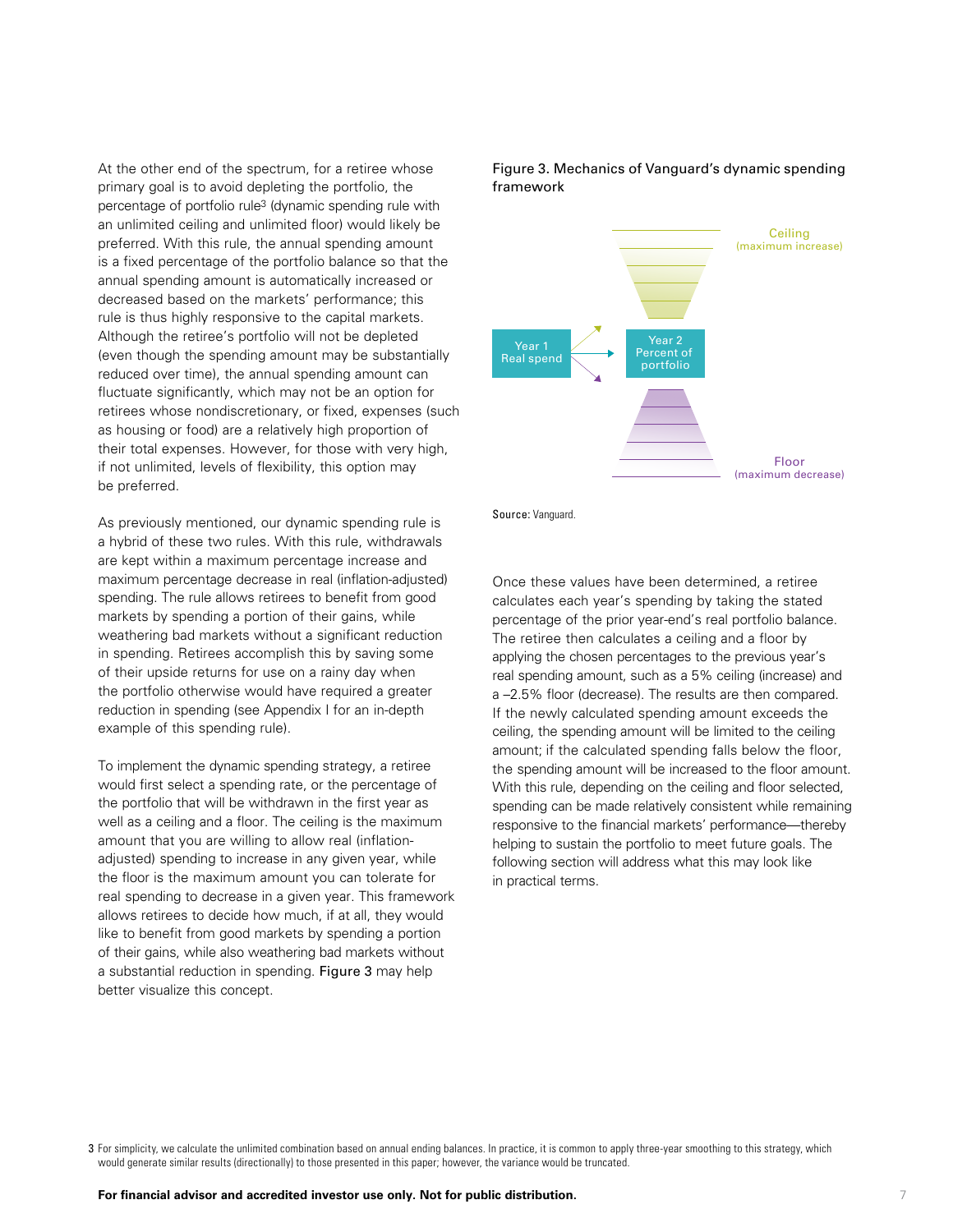#### Putting theory into practice: Quantitative analysis of spending rules

To demonstrate the practical implications of choosing among the three spending rules previously discussed, we used Vanguard's proprietary VCMM to run simulations on several key metrics for retirement spending success. By examining potential outcomes in a distributional framework over a 30-year time horizon, retirees can gain a better understanding of the trade-offs introduced in Figure 2. As Figure 4 illustrates, although the percentage of portfolio rule may have the highest rate of portfolio success and the highest internal rate of return (Figure 4a and 4b), those come with a cost—namely, higher volatility in annual real spending (see Figure 4d). However, by implementing a hybrid approach, a retiree can capture many of the benefits of this approach while significantly reducing the variation in annual spending that could occur as a result of market movements.

We examined the trade-offs mentioned previously in a multiplier framework (that is, a multiple of initial balance or spending amounts over 30 years for each spending rule [Figure 4c and 4d]) so that one could personalize the outcomes to his or her unique circumstances. For example, the dollar plus inflation rule produced real ending balances ranging from 0.0 times the initial amount at the 5th percentile to 4.0 times the initial amount at the 95th percentile (see Figure 4c). In practical terms, this could, for example, correspond to an investor with a starting portfolio balance of \$1 million and a 5% withdrawal rate ending with an account balance somewhere between \$0 and \$4 million 90% of the time. As Figure 4c shows, the two other approaches produced results in a much narrower range.

The most important trade-off when discussing a spending method, however, is spending volatility. Our analysis shows that the dollar plus inflation rule produces a real annual spending multiplier of 1.0, unless the portfolio depletes, in which case it falls to zero (see Figure 4d). Continuing the example from the previous paragraph, in theory, this simply means real annual spending of \$50,000 or \$0. In reality, an investor would not let his or her portfolio drop to \$0, but might have to make uncomfortable adjustments along the way. The dollar plus inflation rule is thus strikingly insensitive to market conditions. On the other hand, the percentage of portfolio rule produces real annual spending multipliers ranging from 0.4 to 1.7 at the 5th and 95th percentiles and 0.9 on average, while the dynamic spending rule's multiples range from 0.5 to 1.6 at the 5th and 95th percentiles and average 1.0. It bears repeating that, in this latter example using the dynamic spending approach, a retiree's real spending would never decrease by more than 2.5% or increase by more than 5% in any given year. Use of the percentage of portfolio approach, however, could result in real spending decreasing or increasing by a theoretically unlimited amount (although, in reality, bounded by the portfolio's performance and, hence, that of the financial markets). Ultimately, an investor with endless flexibility would likely choose the percentage of portfolio approach; however, for most retirees, this is simply not practical. In that case, the dynamic spending approach can provide many of the benefits of the percentage of portfolio rule without giving up the relatively consistent level of real annual spending.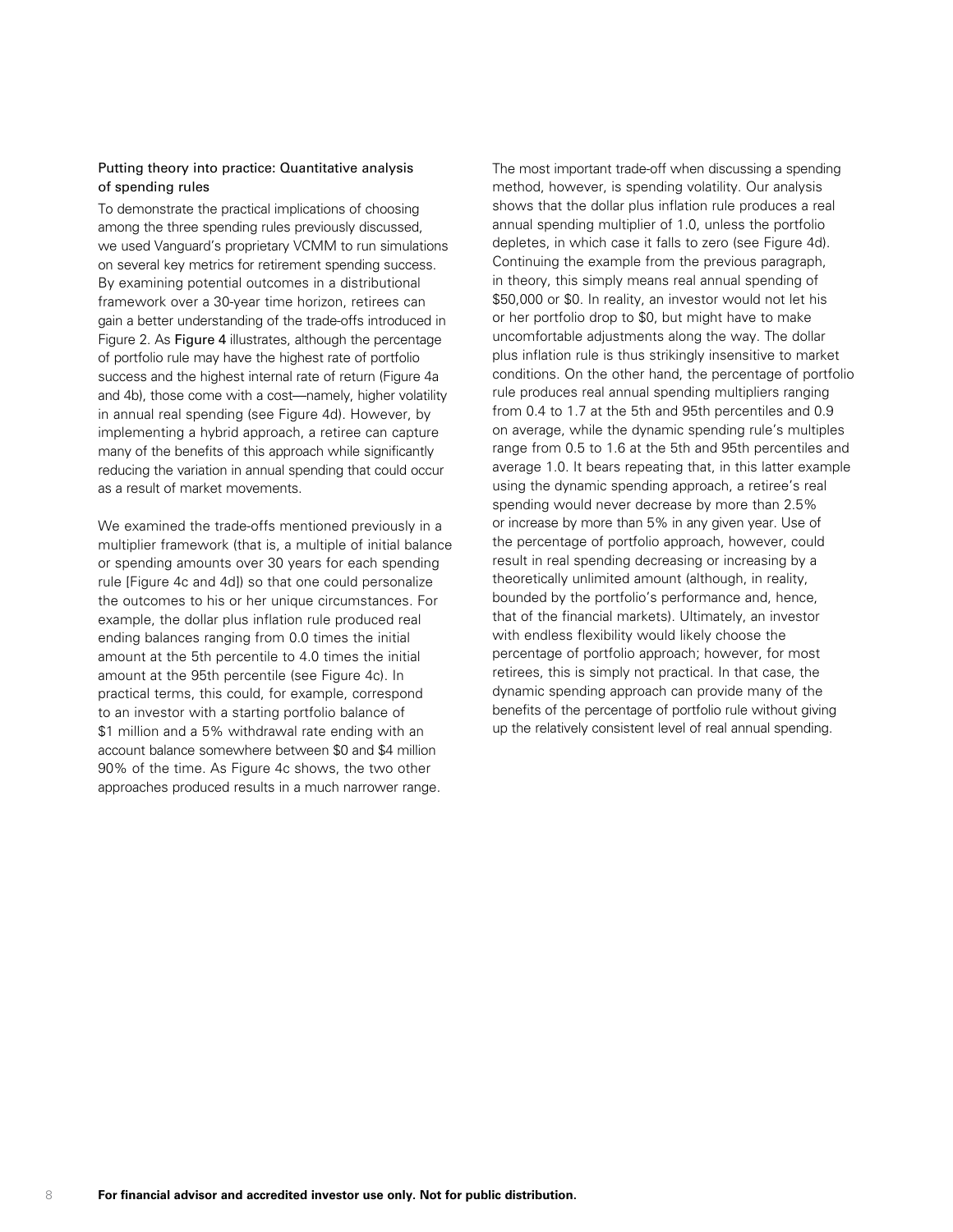



a. Portfolio success rates across spending rules b. Portfolio IRRs across spending rules



c. Real ending balance multipliers across spending rules d. Real annual spending multipliers across spending rules



Notes: This hypothetical illustration does not represent the investment results of any particular portfolio. All results are based on 10,000 VCMM simulations using each specified spending rule. This analysis assumes portfolios with a starting balance at retirement of \$1 million, with a moderate allocation of 50% global stocks and 50% global bonds, a time horizon of 30 years, and an initial portfolio withdrawal rate of 5%. See Appendix II for a further description of the VCMM. In part 4a, "success rate" is defined as the likelihood that the portfolio will last for the investor's entire time horizon. In Part 4b, "IRR" is internal rate of return.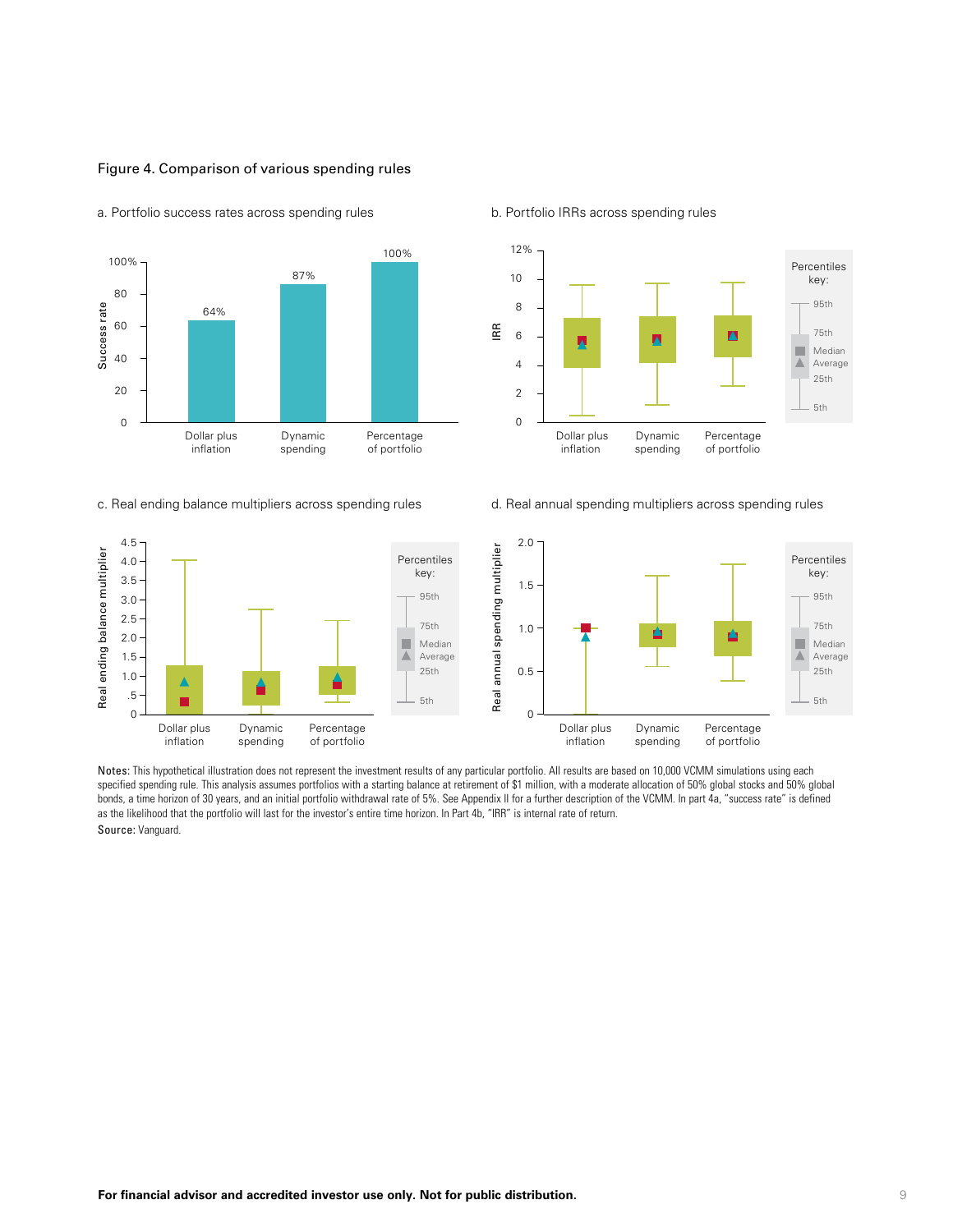#### Tailoring the ceiling and floor percentages to meet each retiree's unique goals

An important point in this discussion is that the outcomes are significantly affected by the selection of the ceiling and floor percentages. This is where retirees, and their advisors, can tailor the ceiling and floor percentages along the spectrum (from a 0% ceiling and 0% floor to an unlimited ceiling and an unlimited floor) to provide the flexibility each retiree needs to meet his or her goals. For illustrative purposes, we used the 5% ceiling and the 2.5% floor as an initial starting point because it provided a portfolio survival rate of 85% over a 30-year time horizon; however, we tested hundreds of ceiling and floor scenarios to determine the impact on portfolios' success rates.

Figure 5 highlights two of the scenarios, each holding one variable constant to isolate the effect of changes in the other. The first scenario (Figure 5a) held the ceiling constant at 0%—meaning any excess returns were reinvested in the portfolio, as opposed to increasing the spending amount—and tested the impact on portfolio

Figure 5. Dynamic spending floor and ceiling sensitivity

success rates of different floor percentages in –0.5% increments between 0.0% and –9.0% (0.0%, –0.5%, –1.0%, –1.5% . . . –8.5%, –9.0%). The second scenario, Figure 5b, held the floor constant at 0%—meaning spending could not decrease—and tested different ceiling percentages between 0.0% and 9.0% in 0.5% increments.

Our analysis found that the more flexibility retirees have in their floor—meaning, the more they can reduce spending when the markets are performing poorly—the higher their success rate—meaning, the less likely they are to deplete their portfolio or be required to significantly reduce their spending before the end of their planning horizon. In fact, retirees' ability to accept changes in their floor helps their portfolio more than increasing their ceiling hurts it. For example, a ceiling/floor combination of 0% and –1% is about 12 percentage points more successful, as measured by success rate, than a ceiling/ floor combination of 0% and 0% (i.e., dollars plus inflation). On the other hand, a ceiling/floor combination of 1% and 0% is about 4 percentage points less successful than a

#### Floor percentage ء<br>–  $-1.0$ – 7.5 – 7.0 – 7.0 – 7.0 – 7.0 – 7.0 – 7.0 – 7.0 – 7.0 – 7.0 – 7.0 – 7.0 – 7.0 – 7.0 – 7.0 – 7.0 – 7.0 – 7.0 – <br>– 7.0 – 7.0 – 7.0 – 7.0 – 7.0 – 7.0 – 7.0 – 7.0 – 7.0 – 7.0 – 7.0 – 7.0 – 7.0 – 7.0 – 7.0 – 7.0 – 7.0 – 7.0 – 0.0 0.2 0.4 0.6 0.8 1.0 1.2 1.4 1.6 1.8 2.0  $\Omega$ 10 20 30 40 50 60 70 80 90 100% Success rate (left-hand side) Spending multiplier (right-hand side)

#### a. Effect of an increase in floor; ceiling constant at 0% b. Effect of an increase in ceiling; floor constant at 0%



Notes: This hypothetical illustration does not represent the investment results of any particular portfolio. All results are based on 10,000 VCMM simulations using each specified spending rule. This analysis assumes portfolios with a starting balance at retirement of \$1 million, with a moderate allocation of 50% global stocks and 50% global bonds, a time horizon of 30 years, and an "initial portfolio withdrawal rate" of 5%. See Appendix II for further description of the VCMM.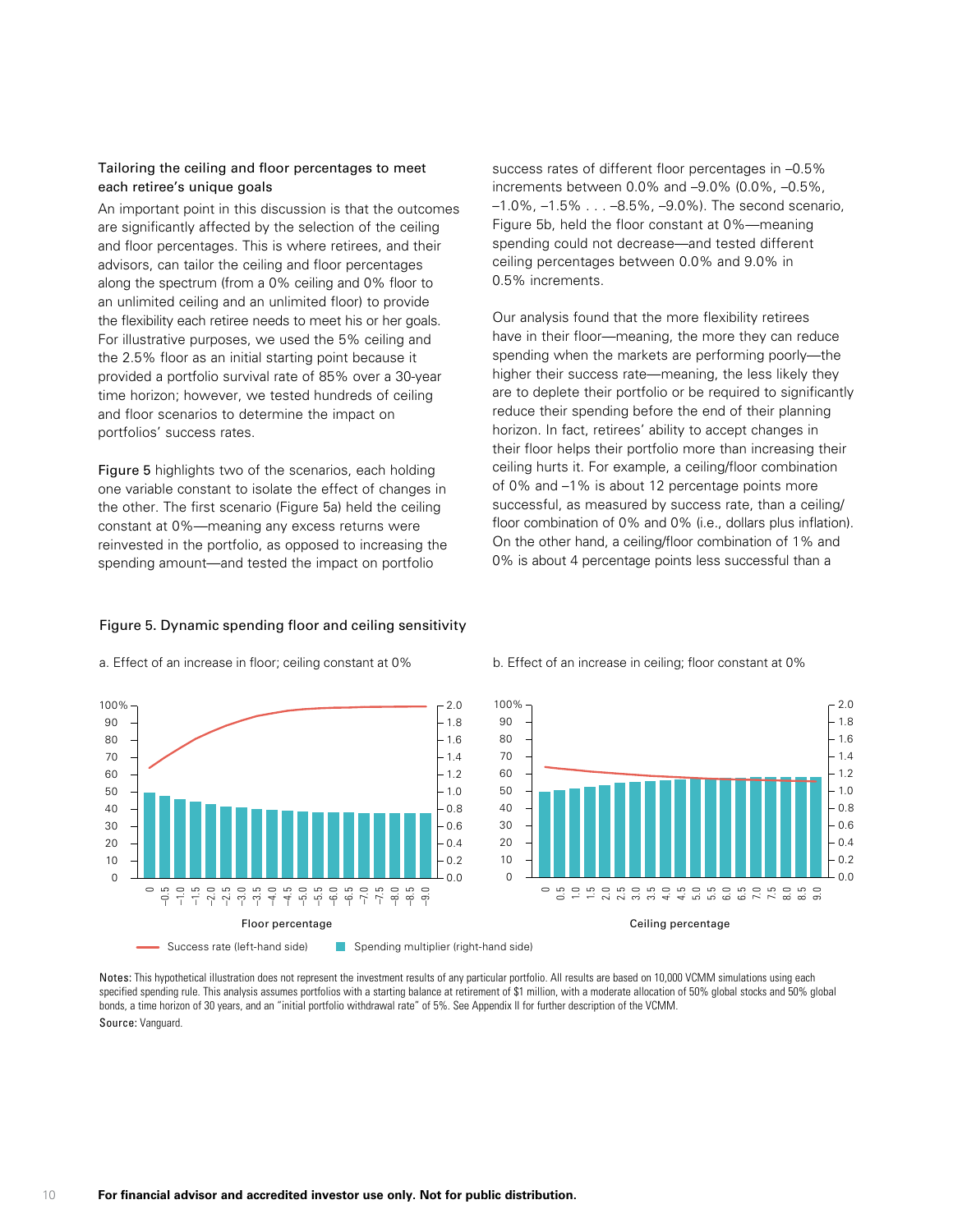ceiling/floor combination of 0% and 0%. This is shown in Figure 5a, where the absolute slope of the line when keeping the ceiling constant is much steeper than that of the line when keeping the floor constant (Figure 5b).

This concept has implications for retiree withdrawal rates, as shown in Figure 6. The figure charts portfolio withdrawal rates for both a dollar plus inflation rule and a 5.0%/–2.5% ceiling/floor rule using different time horizons and asset allocations, assuming an 85% success rate. As the figure shows, retirees who can incorporate flexibility into their annual spending needs are able to set higher initial portfolio withdrawal rates, which can help put them in a better position to meet their nearterm financial goals.

For example, a moderate investor who wants stable inflation-adjusted spending (that is, a 0% ceiling and a 0% floor) with a 30-year time horizon can set an initial portfolio withdrawal rate of 4%, assuming an 85% chance that he or she will not run out of money. If that retiree can cut spending by 2.5% in years when the market is performing poorly, he or she could set the initial portfolio withdrawal rate at 5.1%, which is 1.1 percentage points higher than the previous example.

In short, when choosing a floor and ceiling combination, there are trade-offs between maintaining the desired level of current spending (spending percentage) and

preserving the portfolio to support future spending/goals (success rate). In selecting a floor and ceiling, retirees and their advisors must have a solid understanding of their income and expenses. The more they can tolerate some short-term fluctuations in spending, the more likely they are to achieve their longer-term goals (see the First Things First box on page 4 for more information).

Finally, once a spending strategy and amount have been selected, possible implementation strategies include:

- 1. Setting up an automatic withdrawal plan from current holdings: For those retirees with all of their assets in one type of account, many financial institutions have the technology to automatically convert retirees' assets into an income stream.
- 2. Purchasing an investment that is specifically designed to provide regular distributions: Many financial providers offer products that utilize proprietary strategies to offer regular income distributions.
- 3. Working with an advisor to develop a spending strategy tailored to meet your unique goals: For those with more complex situations such as assets in multiple types of accounts, working with an advisor may be the most appropriate way to implement a spending strategy.

| Asset allocation | Dollar plus inflation<br>Time horizon (years) |      |      |      | 5.0% ceiling/2.5% floor |      |      |      |  |
|------------------|-----------------------------------------------|------|------|------|-------------------------|------|------|------|--|
|                  |                                               |      |      |      | Time horizon (years)    |      |      |      |  |
|                  | 10.0                                          | 20.0 | 30.0 | 40.0 | 10.0                    | 20.0 | 30.0 | 40.0 |  |
| Conservative     | 9.8                                           | 5.1  | 3.7  | 3.1  | 11.0                    | 6.4  | 5.0  | 4.4  |  |
| Moderate         | 9.7                                           | 5.3  | 4.0  | 3.4  | 10.8                    | 6.4  | 5.1  | 4.5  |  |
| Aggressive       | 9.4                                           | 5.3  | 4.0  | 3.5  | 10.4                    | 6.2  | 4.8  | 4.3  |  |

#### Figure 6. Portfolio initial withdrawal rates (%) for various asset allocations and time horizons

Notes: Rates are gross of taxes. Any tax is assumed to be paid from the withdrawn amount. Portfolio allocations are: conservative—20% stocks/80% bonds; moderate—50% stocks/50% bonds; aggressive—80% stocks/20% bonds. Withdrawal rates were determined using data from the VCMM. See Appendix II for further description of the VCMM.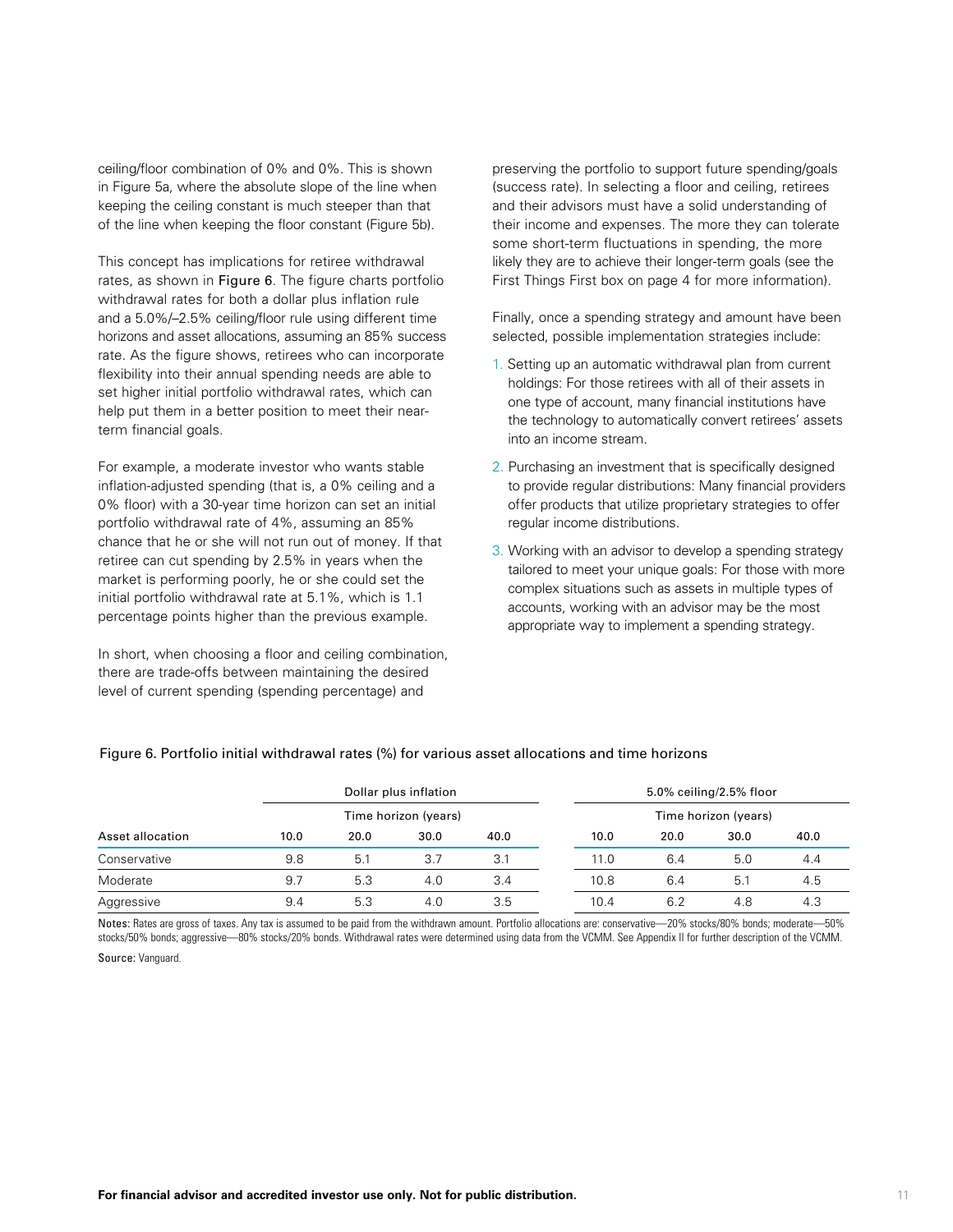#### III. Conclusion

Retirees across the globe face a number of challenges. While each country's retirement system is unique, there is a global trend away from the traditional private or public pension system and toward individually funded and managed retirement accounts. At the same time, given expectations of muted returns and possibly volatile markets for the foreseeable future, helping retirees develop a prudent spending strategy is likely to be more important than ever.

Vanguard's dynamic spending framework can help retirees understand where they fall on the spectrum of balancing the competing goals that many face: maintaining a relatively consistent level of current spending; and increasing—or preserving—the value of a portfolio to support other goals. Each strategy comes with its own advantages and disadvantages. But regardless of strategy, the combination of complexity and consequences underscores the need for, and the value of, skilful guidance. Working with a skilful and knowledgeable advisor could spell the difference between a successful retirement—and one that falls short.

#### **References**

Bengen, William P., 1994. Determining Withdrawal Rates Using Historical Data. *Journal of Financial Planning* (Oct.): 14–24.

Bengen, William P., 2012. How Much Is Enough? *Financial Advisor*; available at http://www.fa-mag.com/news/how-much-isenough-10496.html.

Bennyhoff, Donald G., and Colleen M. Jaconetti, 2016. *Required or Desired Returns? That Is the Question.* Valley Forge, Pa.: The Vanguard Group.

Blanchett, David, Maciej Kowara, and Peng Chen, 2012. Optimal Withdrawal Strategy for Retirement Income Portfolios. *Retirement Management Journal* 2(3, Fall): 7–18.

Blanchett, David, and Paul Kaplan, 2013. Alpha, Beta, and Now Gamma. *Journal of Retirement* 1(2, Fall): 29–45.

Cooley, Philip L., Carl M. Hubbard, and Daniel T. Walz, 1998. Retirement Savings: Choosing a Withdrawal Rate That Is Sustainable. *AAII Journal* 20(2): 16–21.

Davis, Joseph, Roger Aliaga-Díaz, Harshdeep Ahluwalia, Frank Polanco, and Christos Tasopoulos, 2014. *Vanguard Global Capital Markets Model.* Valley Forge, Pa.: The Vanguard Group.

Davis, Joseph, Roger Aliaga-Díaz, Peter Westaway, Qian Wang, Andrew J. Patterson, and Harshdeep Ahluwalia, 2015. *Vanguard's Economic and Investment Outlook*. Valley Forge, Pa.: The Vanguard Group.

Donaldson, Scott J., Francis M. Kinniry Jr., David J. Walker, and Justin C. Wagner, 2015. *Tax-Efficient Equity Investing: Solutions for Maximizing After-Tax Returns.* Valley Forge, Pa.: The Vanguard Group.

Jaconetti, Colleen M., Michael A. DiJoseph, Zoe B. Odenwalder, Francis M. Kinniry Jr. 2016. *From Assets to Income: A Goals-Based Approach to Retirement Spending.* Valley Forge, Pa.: The Vanguard Group.

Kinniry, Francis M., Jr., Colleen M. Jaconetti, Michael A. DiJoseph, and Yan Zilbering, 2016 (rev.). *Putting a Value on Your Value: Quantifying Vanguard Advisor's Alpha®.* Valley Forge, Pa.: The Vanguard Group.

Philips, Christopher B., 2012. *Worth the Risk? The Appeal and Challenge of High-Yield Bonds.* Valley Forge, Pa.: The Vanguard Group.

Philips, Christopher B., Donald G. Bennyhoff, Francis M. Kinniry Jr., Todd Schlanger, and Paul Chin, 2015. *An Evaluation of Smart Beta and Other Rules-Based Active Strategies.* Valley Forge, Pa.: The Vanguard Group.

Schlanger, Todd, Colleen Jaconetti, Peter Westaway, Ankul Daga, 2016. *Total-Return Investing: An Enduring Solution for Low Yields.* Vanguard Asset Management, London.

Scott, Jason S., William F. Sharpe, and John G. Watson, 2008. The 4% Rule—At What Price? *Journal of Investment Management* 7(3): 31–48.

Scott, Jason S., and John G. Watson, 2011. *The Floor-Leverage Rule for Retirement*; available at http://siepr.stanford.edu/sites/ default/files/publications/FLRR\_Rev2\_j\_2.pdf.

Utkus, Stephen P., Jean A. Young, 2016. *How America Saves 2016.* Valley Forge, Pa.: The Vanguard Group.

Vanguard Group, The, 2014. *Vanguard's Principles for Investing Success.* Valley Forge, Pa.: The Vanguard Group.

Wallick, Daniel W., Julieann Shanahan, Christos Tasopoulos, 2013. *Baby Boomers and Equity Returns: Will a Boom in Retirees Lead to a Bust in Equity Returns?*. Valley Forge, Pa.: The Vanguard Group.

Weber, Stephen M., and Maria A. Bruno, 2014. *IRA Insights: But What if I Don't Want My RMD?* Valley Forge, Pa.: The Vanguard Group.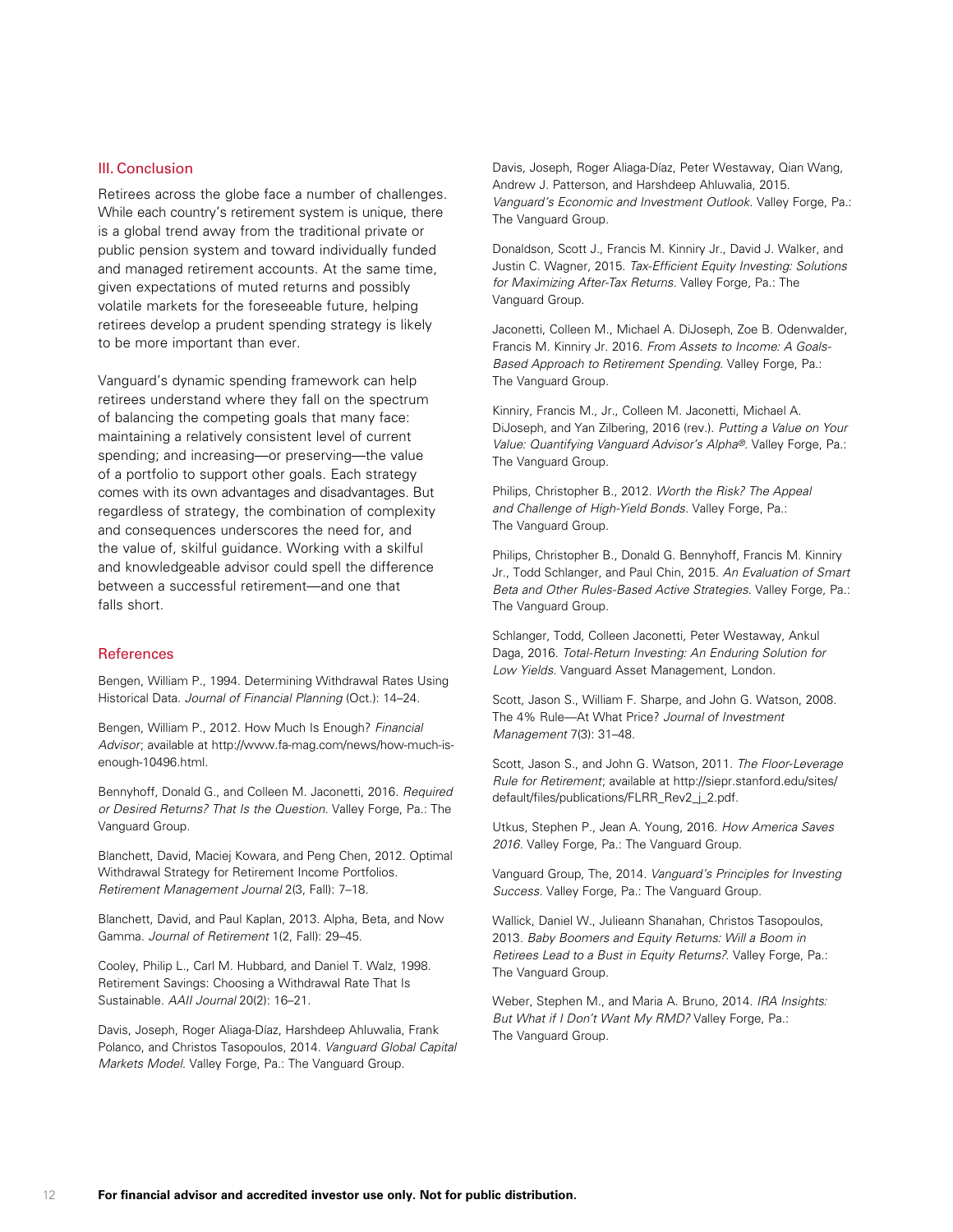#### Appendix I. Dynamic spending rule illustration

The process is as follows:

- 1. Calculate each year's spending by taking a stated percentage of the prior year-end's portfolio balance. For example, a retiree with a \$1 million portfolio and an income need of \$40,000 per year would start by taking 4% of the portfolio in year one.
- 2. Calculate a ceiling and a floor by applying chosen percentages to the prior year's inflation-adjusted spending amount, such as a 5% ceiling and a 2.5% floor. In the example in Figure A-1, given a 3% rate of inflation, the ceiling and floor would be calculated as \$42,000 and \$39,000, respectively. The percentage of portfolio amount, after accounting for investment gains and the prior year's spending, would be \$42,400.
- 3. Compare the results. If the newly calculated spending amount exceeds the ceiling, you limit spending to the ceiling amount; if the calculated spending is below the floor, you increase spending to the floor amount. In the example, since the \$42,400 percentage of portfolio amount exceeds the ceiling of \$42,000, spending would be constrained to the ceiling.

In short, this rule helps retirees maintain income for basic expenses while allowing for more discretionary income if market returns are favourable.



#### Figure A-1. Dynamic spending strategy example: Percentage of portfolio with ceiling and floor

Notes: This hypothetical illustration does not represent the investment results of any particular portfolio. The figure shows a hypothetical three-year example of a spending strategy using the *percentage of portfolio with ceiling and floor* method. Here the Year 2 spending amount is constrained by the ceiling rule, while Year 3's spending amount is constrained by neither the ceiling nor the floor. Aqua lines emphasize which of the three calculated amounts should be used as each year's spending withdrawal.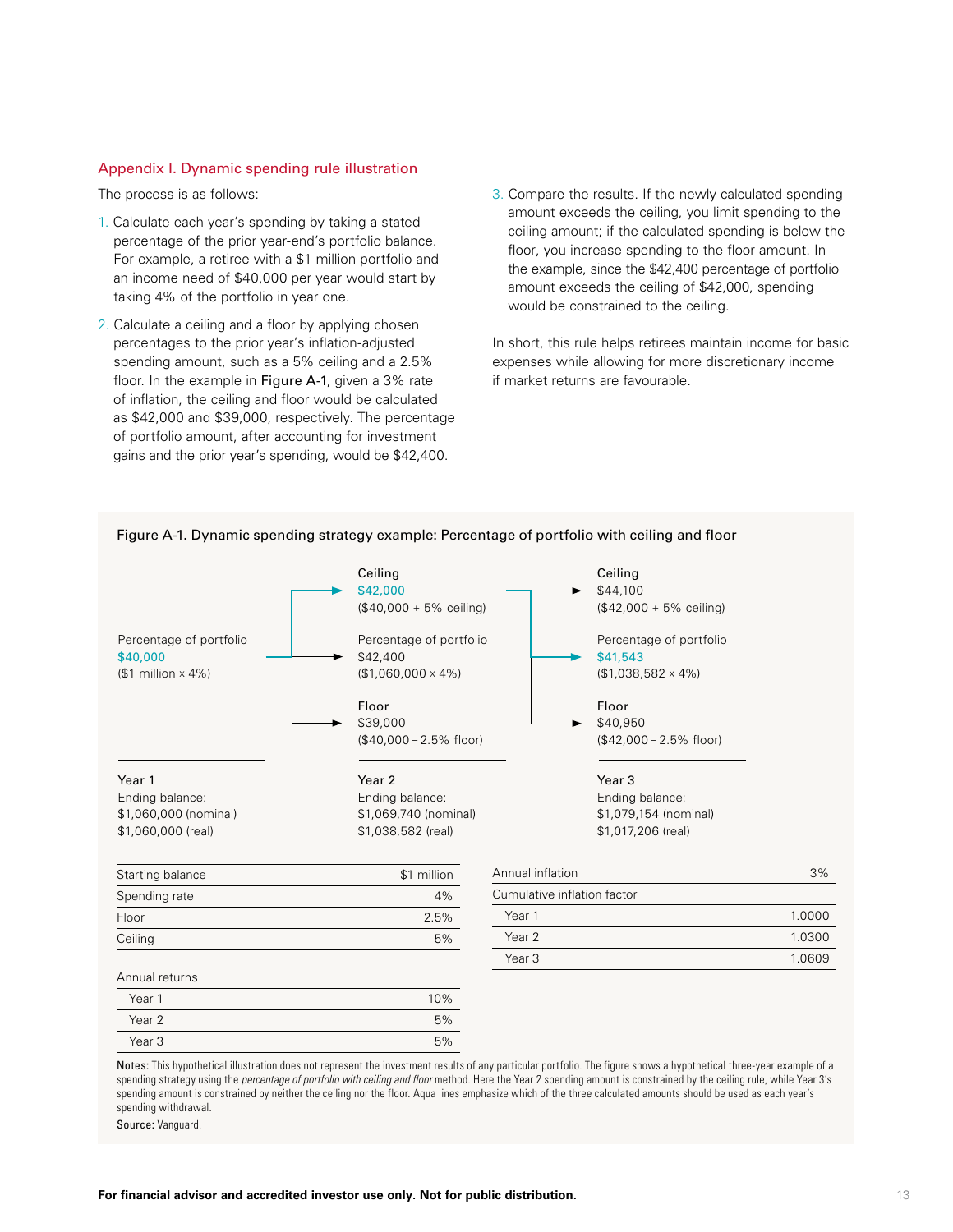### Appendix II. About the Vanguard Capital Markets Model

IMPORTANT: The projections or other information generated by the Vanguard Capital Markets Model regarding the likelihood of various investment outcomes are hypothetical in nature, do not reflect actual investment results, and are not guarantees of future results. VCMM results will vary with each use and over time.

The VCMM projections are based on a statistical analysis of historical data. Future returns may behave differently from the historical patterns captured in the VCMM. More important, the VCMM may be underestimating extreme negative scenarios unobserved in the historical period on which the model estimation is based.

The VCMM is a proprietary financial simulation tool developed and maintained by Vanguard's Investment Strategy Group. The model forecasts distributions of future returns for a wide array of broad asset classes. Those asset classes include U.S. and international equity markets, several maturities of the U.S. Treasury and corporate fixed income markets, international fixed income markets, U.S. money markets, commodities, and certain alternative investment strategies. The theoretical and empirical foundation for the Vanguard Capital Markets Model is that the returns of various asset classes reflect

the compensation investors require for bearing different types of systematic risk (beta). At the core of the model are estimates of the dynamic statistical relationship between risk factors and asset returns, obtained from statistical analysis based on available monthly financial and economic data. Using a system of estimated equations, the model then applies a Monte Carlo simulation method to project the estimated interrelationships among risk factors and asset classes as well as uncertainty and randomness over time. The model generates a large set of simulated outcomes for each asset class over several time horizons. Forecasts are obtained by computing measures of central tendency in these simulations. Results produced by the tool will vary with each use and over time.

The primary value of the VCMM is in its application to analyzing potential client portfolios. VCMM asset-class forecasts—comprising distributions of expected returns, volatilities, and correlations—are key to the evaluation of potential downside risks, various risk–return trade-offs, and the diversification benefits of various asset classes. Although central tendencies are generated in any return distribution, Vanguard stresses that focusing on the full range of potential outcomes for the assets considered is the most effective way to use VCMM output.